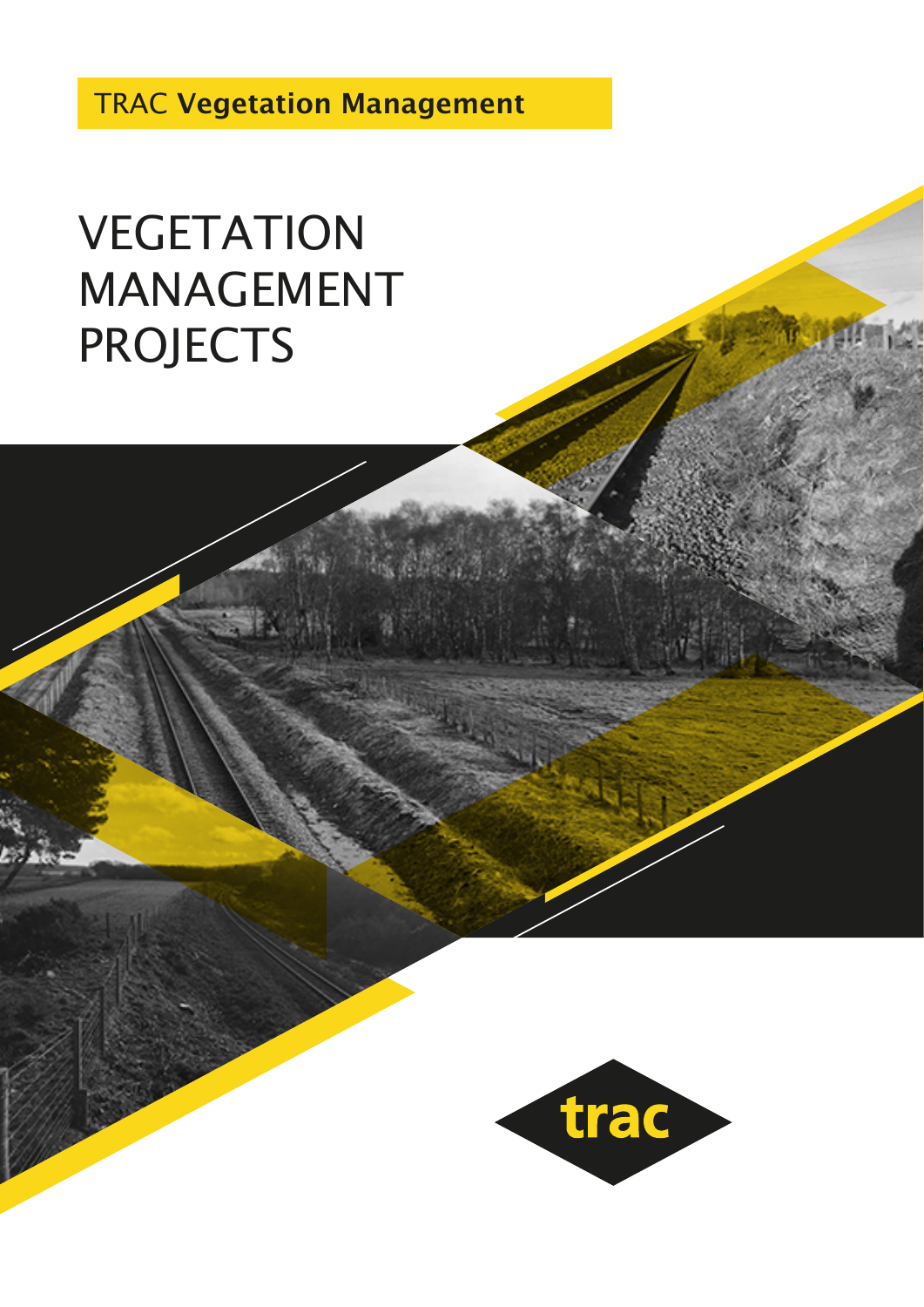## **SERVICES**

TRAC Vegetation Management has delivered projects for large scale vegetation clearance of flail strips and sidings which has meant that we work to a specification provided by the client and then delver on time and to the highest standards.

This often entails liaising with third party landowners to enable access to the rail infrastructure to remove timber and provide access for machines and field teams.



#### PRE-WORKS SURVEY

Full site survey prior to work commencing to identify:

- Presence of cables
- Suitable access points/routes to site
- Types of protection methods to be used
- Locations for welfare units
- Storage areas
- Ecological factors



### **ECOLOGY**

- Bird nesting
- Badger sets
- Noxious weeds
- Dangerous/harmful plants
- Exclusion zones to be set up
- Daily ecological surveys
- Ecologist to be engaged to undertake assessments, provide advice and apply for any licences that may be required.



### REPORTING/AUDITING

- Daily end shift reports
- Weekly progress reports
- Weekly meetings (if required)
- Regular site audits
- Toolbox Talks
- Before/after photographs



### **COMPLETION**

- Full walk through of site with TRAC Supervisor/TRAC Project Manager
- Appendix D completed & submitted to client
- Site visit with client
- Any snagging items identified and acted upon
- Project sign-off